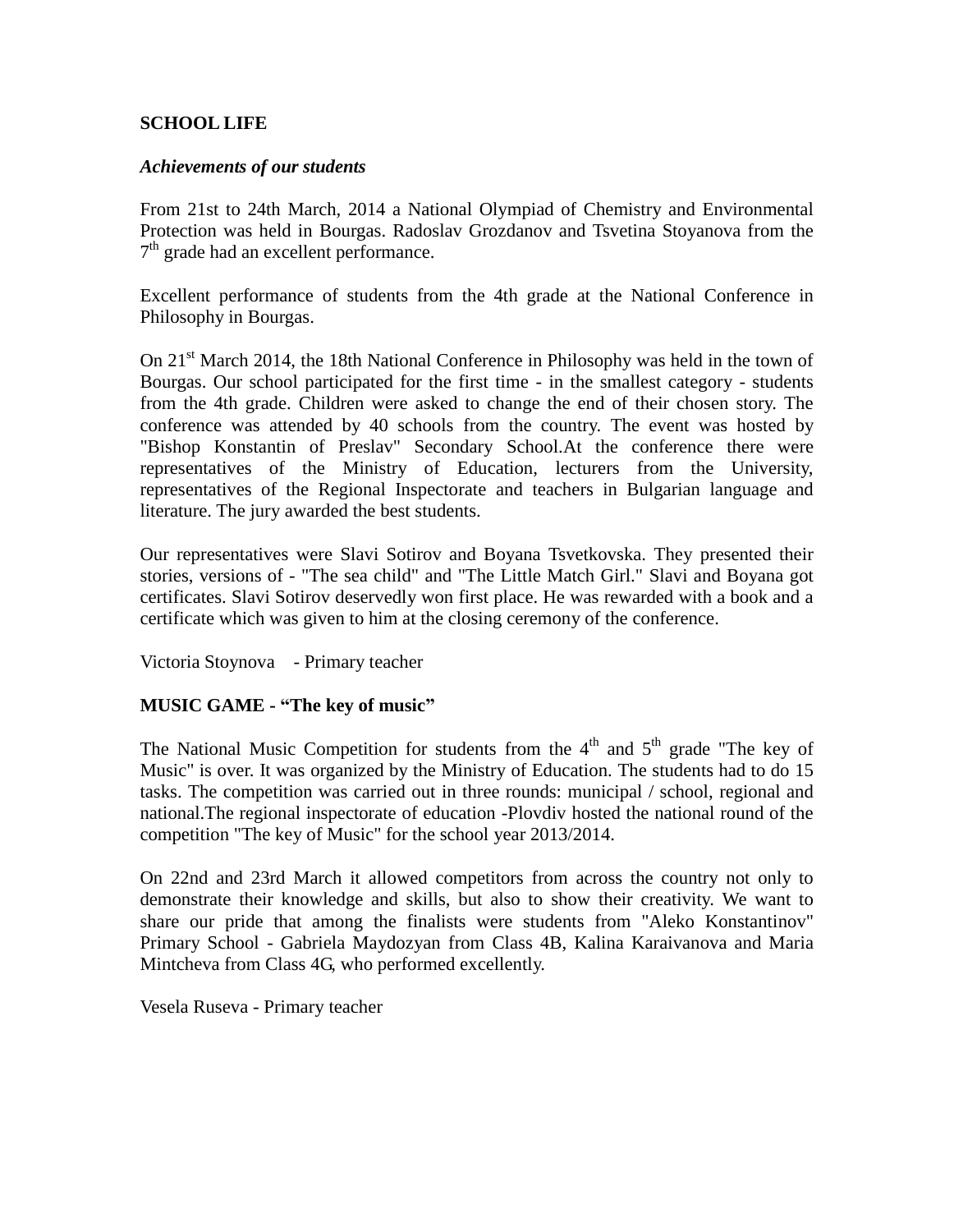#### **PROJECT "SUCCESS"**

Presentation of the Music studio "Music stave"

On 21<sup>st</sup> March, 2014 was held the presentation of the studio "Music stave" under the "Success"project. It was dedicated to the beautiful spring season. Girls dressed in folk costumes, presented the custom lazarouvane with songs and dances. With their performance, they brought much joy and wished spring mood to everyone present.

Nina Dimitrova - Music teacher, head of the studio

## **FORTISSIMO IN CLASS**

The lessons of "Fortissimo in class" which are performed with the assistance of the "America for Bulgaria" foundation, cover the music classes in the fourth grade. Professional musicians introduce children to the instruments of the symphony orchestra. A major inspiration for the program is the conductor Maxim Ashkenazi, and the ambition of the organizers and participants is to revive the interest of young people to classical music.

Students learned about the history of the instruments, their structure and types, heard wonderful performances of musical works. The fourth graders had the opportunity to play some of the instruments and that caused a lot of excitement. With a very positive mood, they tried to produce the sound of wind instruments - some had more success than others. They eagerly await their next meetings with musicians from the Philharmonic orchestra.

*Nina Dimitrova – Music teacher*

# **April 23rd - World Book and Copyright Day**

23 April is a symbolic date for world literature. It is on this date in 1616 that Cervantes, Shakespeare and Inca Garcilaso de la Vega all died. It is also the date of birth or death of other prominent authors, such as Maurice Druon, Haldor K.Laxness, Vladimir Nabokov, Josep Pla and Manuel Mejía Vallejo.

It was a natural choice for UNESCO's General Conference, held in Paris in 1995, to pay a world-wide tribute to books and authors on this date, encouraging everyone, and in particular young people, to discover the pleasure of reading and gain a renewed respect for the irreplaceable contributions of those, who have furthered the social and cultural progress of humanity. In this regard, UNESCO created the World Book and Copyright Day.

Elena Penisheva - School librarian, on materials from the Internet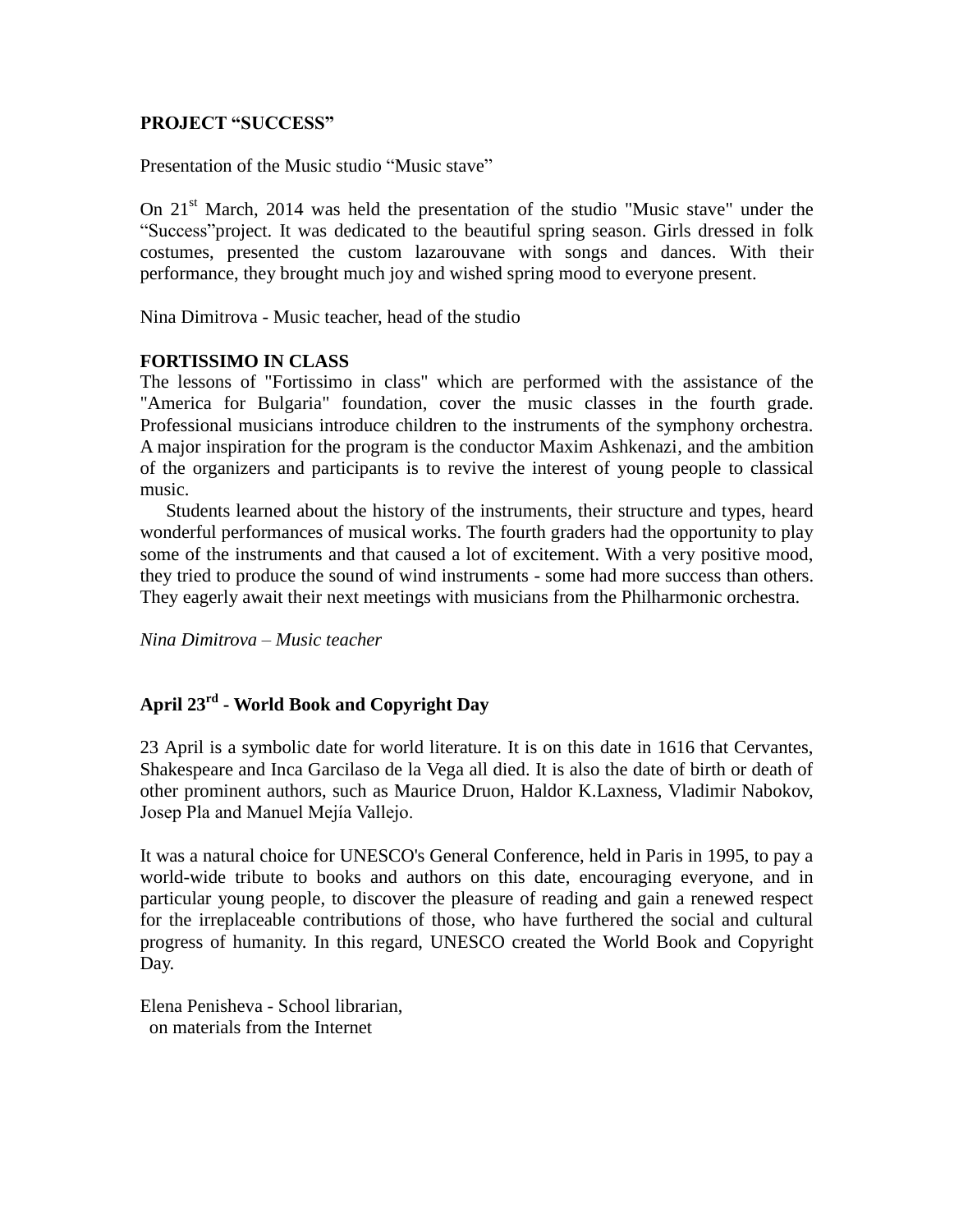# **School for Parents**

# **How to raise happy children**

What makes children happy, it may seem quite surprising. Experts in child development say that happiness is not something you give to your child like a beautifully wrapped gift.

"Actually, over-satisfied children - those who are constantly given toys, and those who are kept away from any emotional discomfort - are more likely to become bored, cynical and joyless teenagers," says Edward Hallowell, a psychiatrist and author of "Childhood Roots of Adult Happiness"

"The best prerequisites for happiness are found in children themselves," said Hallowell, who pays particular attention to how important it is to build internal tools which children could rely on throughout their lives.The good news is that you do not need to be an expert in child psychology to be able to build inner strength and wisdom, with which the child can handle the difficult and easy times in their lives. With patience and flexibility every parent can lay the foundations of a happy life for his child.

## **Learning to interpret the signs**

Your children can very clearly show if they are happy or not. Their faces shine with a radiant smile or they cry inconsolably when they are not able to find their favorite toy.Children have their ways to show that they do not feel well.When you know the character of your child, you will be able to deal better with his/ her temperament and various emotional states.

#### **Let your children have fun**

Games create happiness, but they are also a way to develop your child's skills, which are essential for future happiness.

# **Help your children develop their talents**

The recipe for happiness, according to Hallowell includes a surprising factor: the happiest people are those who have managed to improve some of their skills. For example, when children learn to throw the ball, they learn from their mistakes, they learn patience and discipline, and finally feel pleasure of the success achieved by their own efforts.

#### **Healthy bodies, healthy children**

Plenty of sleep, movement and healthy food are natural exercises - giving your children time to run around, help them feel happy.

Zdravka Petrova – Pedagogical adviser, on materials from the Internet